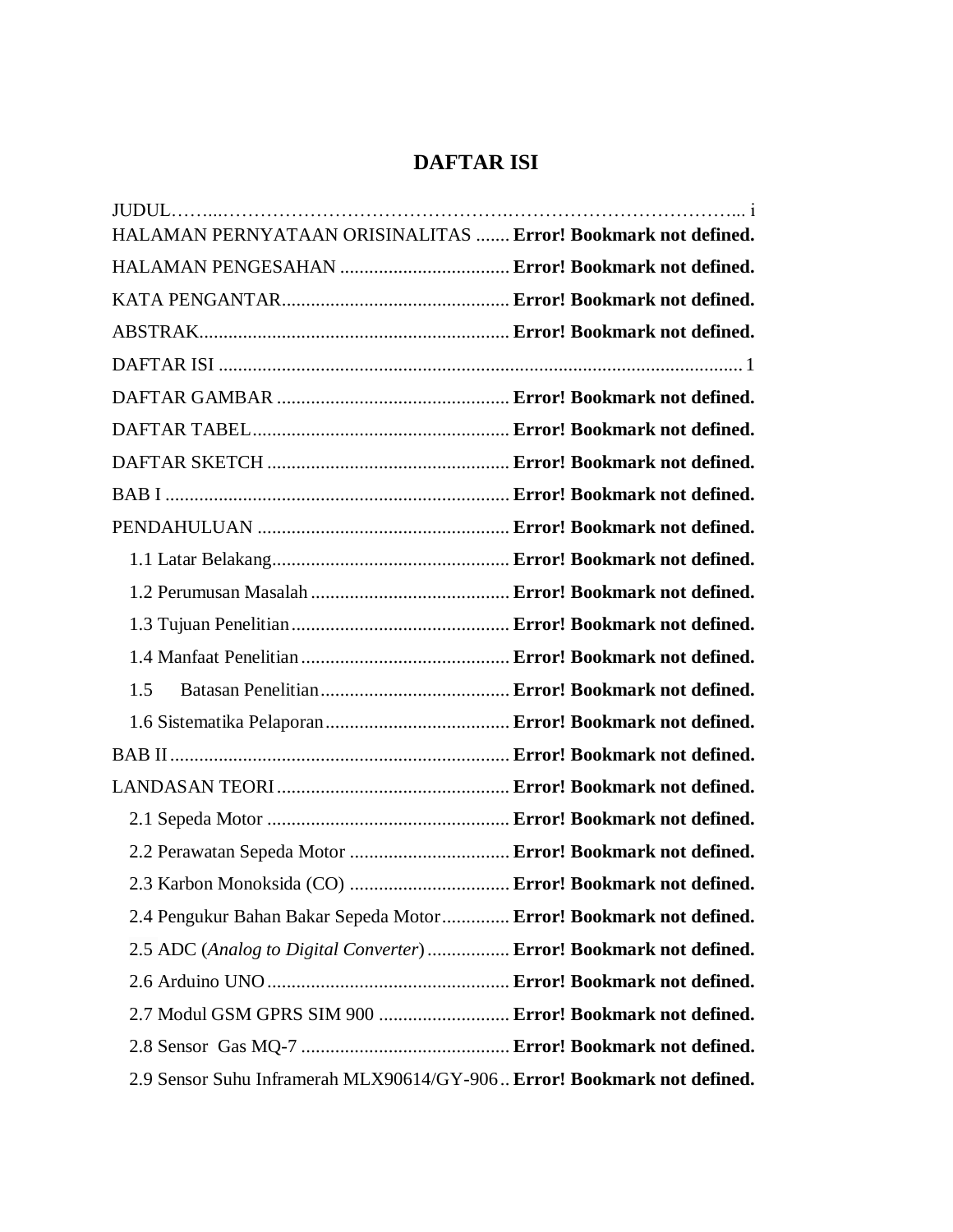| 2.12 Modul Step-Down LM2596  Error! Bookmark not defined.                        |  |  |
|----------------------------------------------------------------------------------|--|--|
|                                                                                  |  |  |
|                                                                                  |  |  |
|                                                                                  |  |  |
|                                                                                  |  |  |
|                                                                                  |  |  |
|                                                                                  |  |  |
|                                                                                  |  |  |
| 3.3 Subjek Dan Objek Penelitian  Error! Bookmark not defined.                    |  |  |
|                                                                                  |  |  |
| 3.5 Analisis Hasil Pengujian  Error! Bookmark not defined.                       |  |  |
|                                                                                  |  |  |
|                                                                                  |  |  |
|                                                                                  |  |  |
|                                                                                  |  |  |
|                                                                                  |  |  |
| 4.3.1 Flowchart Sistem Kerja Error! Bookmark not defined.                        |  |  |
| 4.3.1 Penjelasan Cara Kerja  Error! Bookmark not defined.                        |  |  |
|                                                                                  |  |  |
| 4.3.3 Perancangan Arsitektur Alat  Error! Bookmark not defined.                  |  |  |
| 4.4 Rancang Bangun Sistem  Error! Bookmark not defined.                          |  |  |
| 4.4.1 Perancangan Perangkat Keras (Hardware)  Error! Bookmark not defined.       |  |  |
| 4.4.1.1 Wiring Sensor Gas CO MQ-7 Dengan Arduino UnoError! Bookmark not defined. |  |  |
| 4.4.1.2 Wiring Sensor Suhu Inframerah MLX90614/GY-906 Dengan ArduinoError!       |  |  |
| <b>Bookmark not defined.</b>                                                     |  |  |
| 4.4.1.3 Wiring Sensor Tegangan DC Dengan Arduino Error! Bookmark not defined.    |  |  |
| 4.4.1.4 Wiring Sensor Kecepatan FC-3 Dengan Arduino Error! Bookmark not defined. |  |  |
| 4.4.1.5 Wiring Pelampung Bahan Bakar Dengan Arduino Error! Bookmark not defined. |  |  |